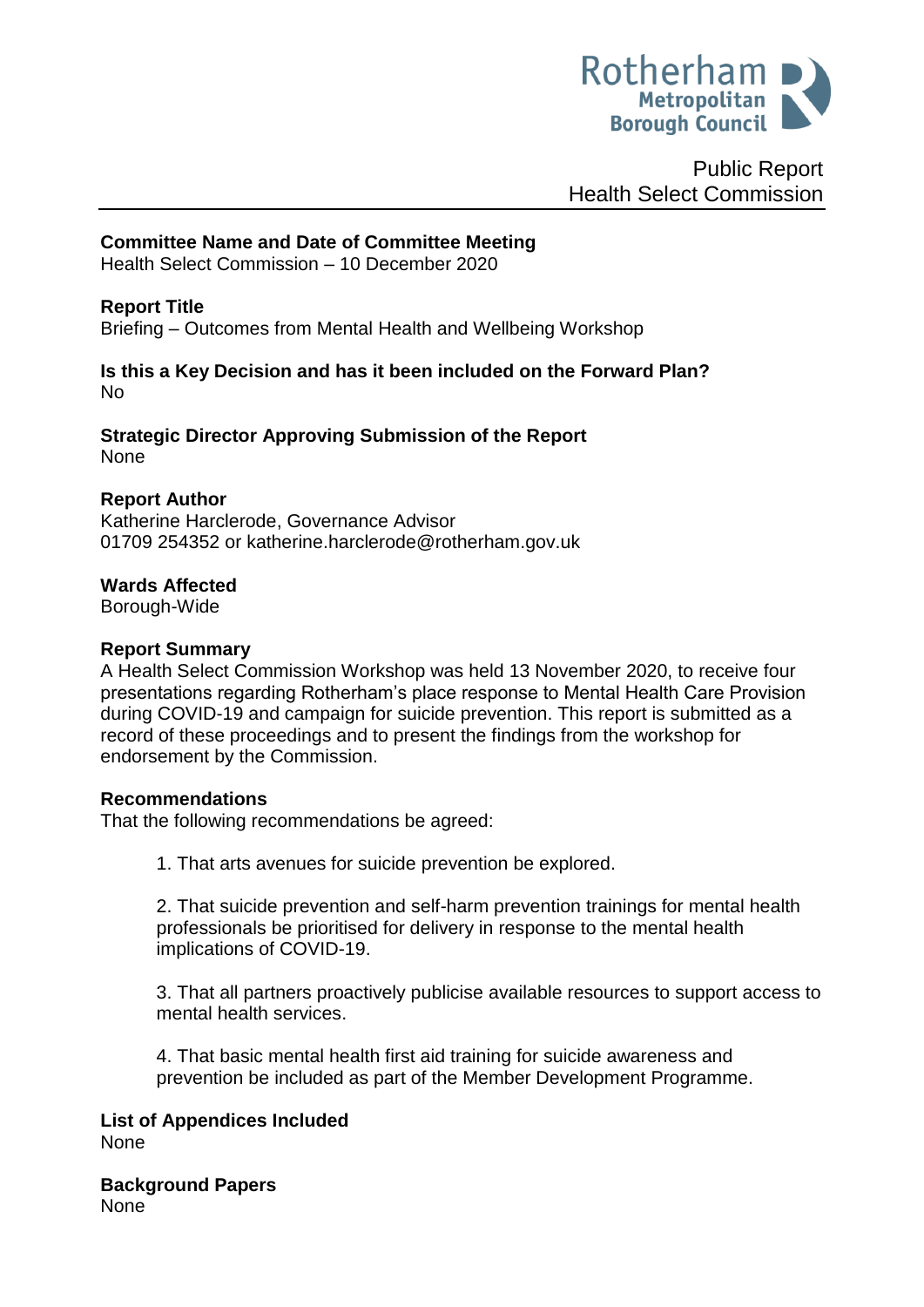**Consideration by any other Council Committee, Scrutiny or Advisory Panel** None

**Council Approval Required** No

**Exempt from the Press and Public** No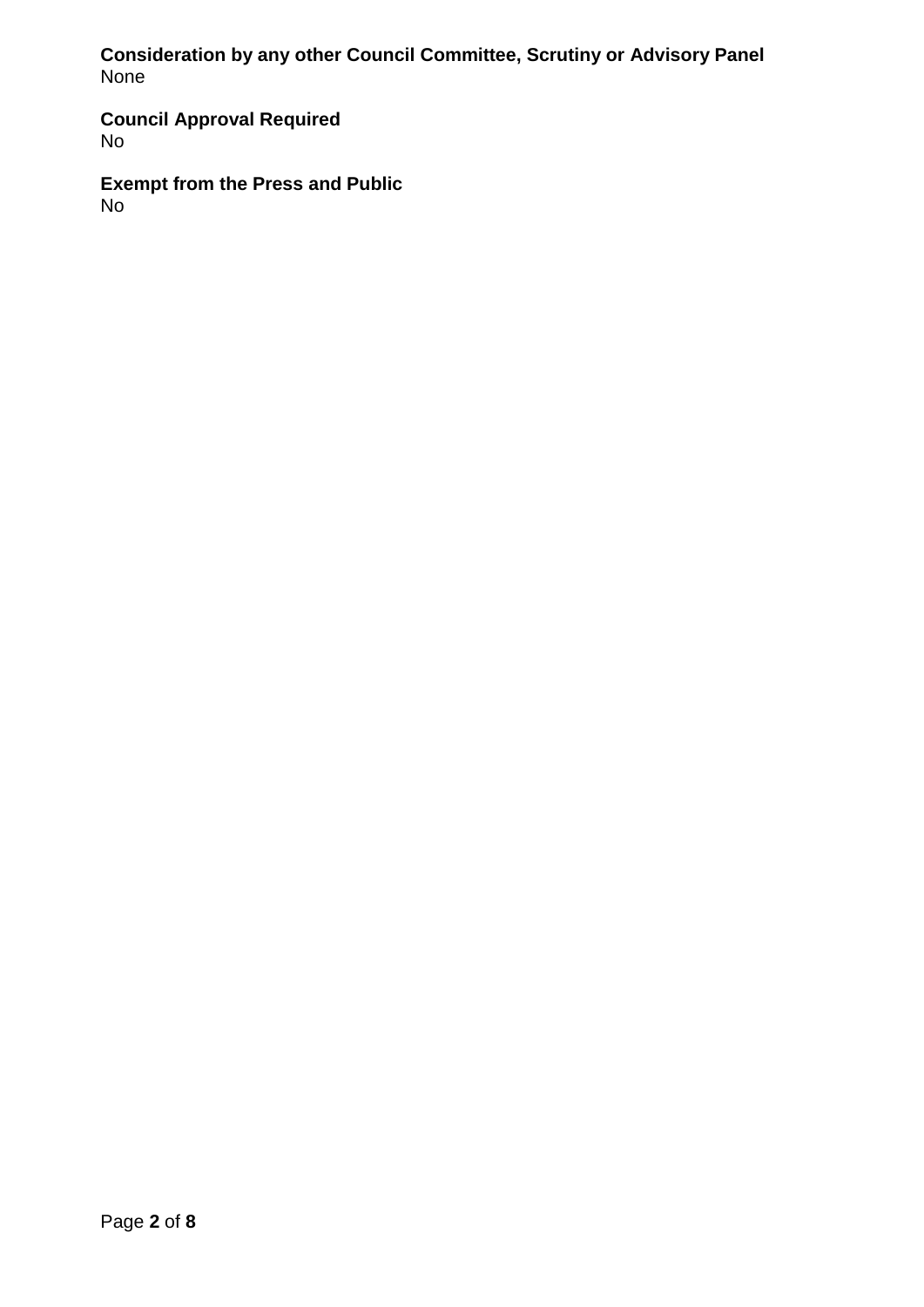# **1. Background**

1.1 The Commission Members held a workshop on 13 November 2020 to hear from various partner organisations, Public Health, and Adult Social Care regarding Rotherham's response as a place to the expected Mental Health crisis resulting from the pressures of the pandemic. The workshop comprised four presentations, including information regarding service delivery, upcoming challenges and mitigation strategies, and ongoing approaches to suicide prevention in Rotherham.

## **2. RDaSH Presentation**

- 2.2. RDaSH adapted priorities throughout the year to meet the changing needs and risks associated with service delivery. March saw an emphasis on making changes to the provision of care in order to release capacity to respond to COVID-19 demand, with minimal suspension and more transition to virtual care. May brought initial focus on the immediate review of services to respond to any significant risks, with ongoing concentration on full service recovery. In August, the priority was re-initiation of services, with the exception of some groupwork and with some elongated waits to access some services.
- 2.3 Two clinical 'Battle Plans' were developed for resiliency in Rotherham Mental Health and Learning Disability Services and in Rotherham Children's Services. 23 COVID-19 Resiliency Self-Assessments were carried out, with 10 being green (resilient), 4 being amber (needing further work), and 9 being red (vulnerable). A mitigation plan was also devised to prioritise services In the event pressures materialised that compromised safe high quality provision of care, services were to be preserved in the following priority order (exploring reduced services in lower priority cohorts first):
	- 1. Preserve Urgent and Emergency Services
	- 2. Preserve Services critical for aftercare support
	- 3. Preserve services with elongated waits
	- 4. Preserve routine services

Currently there is minimal service suspension - some groupwork remains partially suspended, enhanced digital opportunities and Telehealth expansion, improving oversight & action against backlog maintenance, leveraging the Peer Support Network in collaboration with Rotherham CCG.

2.4 The current demand for mental health services has increased trustwide, but not at the scale anticipated. In fact, demand for Psychiatric Therapy remains 8% below pre-COVID levels. Rotherham itself in isolation has seen a demand for acute services increase by 46%, versus the trustwide average increase of 20%. That a mental Health Surge has not yet presented in most services is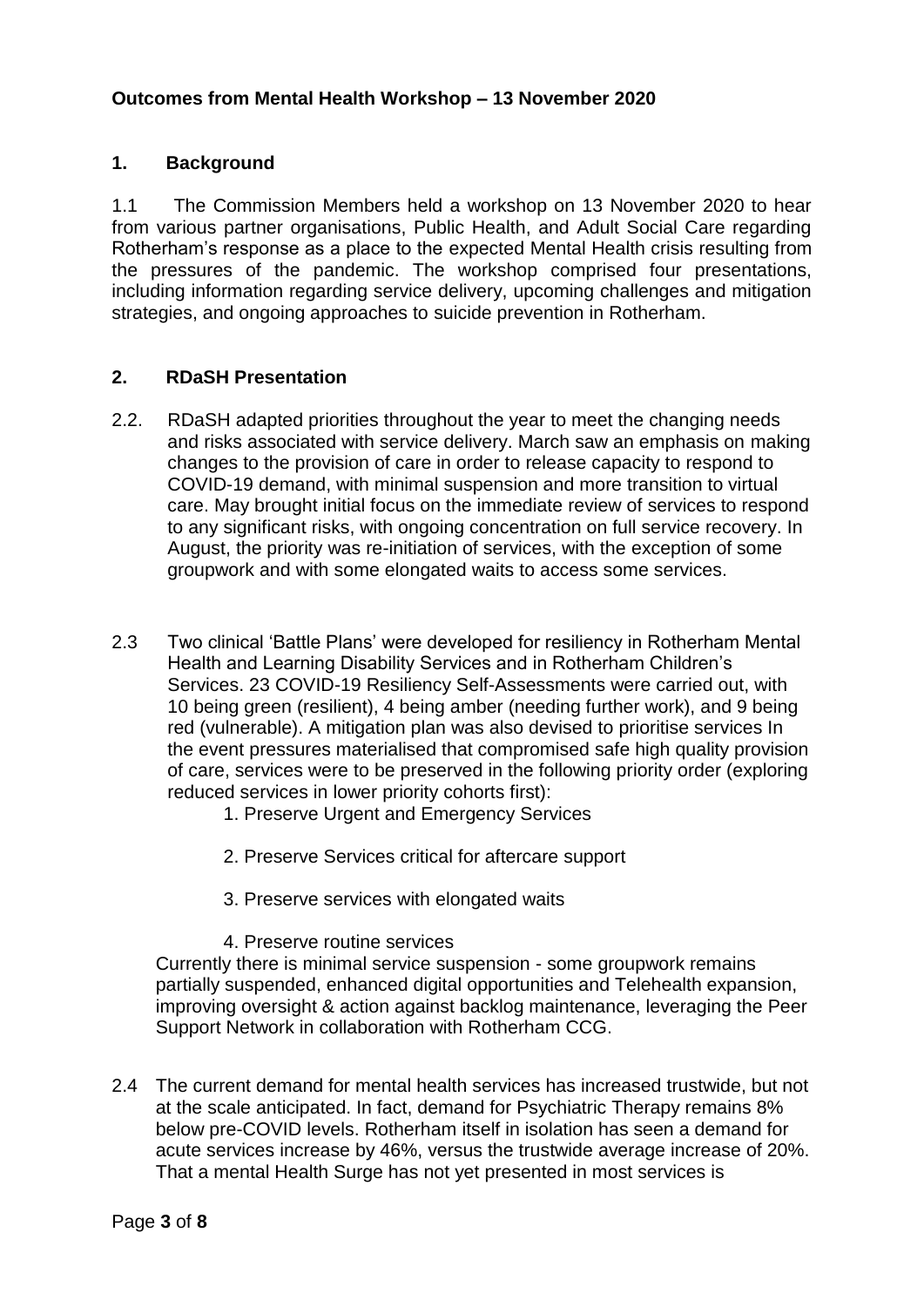suspected to be due to the ongoing COVID-19 situation. This is still expected to emerge during 2020/21 and to be sustained over an elongated period once it does materialise. The current working assumption remains in that this will emerge at a rate of +20% demand. An increase in contact activity is evident, as individuals require more intensive support to maintain wellness and to assure of safety in an environment where digital care delivery takes primacy.

2.5 The Second Surge brings its own set of core priorities, next steps and anticipated challenges. These core priorities include ADHD / ASD, Memory Service, IAPT (including CBT waits), Perinatal, Psychology as well as delivery of bespoke ROTH Adult Locality, North and South – Access and Formulation and key elements of delivery.

The next steps in terms of Rotherham Care Group preparations are:

- Winter funding utilisation (ADHD/Crisis Frequent Callers and Samaritans)
- Demand management strategies Considering crisis beds and other alternatives to admission, additional PICU capacity, stabilising CCG CMHT investment (Transformation Funding forward)
- Collaborative working social care to manage flow, maximise bed utilisation, enhance community care capability, support families of concern, improve liaison resilience and HTT options
- Enhancing digital skills and options, confidence and capability Staff and Patients – building on Digital First Offer

Possible risks and considerations posed by a Second Surge include:

- Limited scope for redeployment especially from Children's
- Increasing crisis referrals
- Increasing Sickness / Absence Rates
- Compliance with IPC requirements
- System wide COVID-19 position
- Increasing number of 'families of concern'
- COVID-19 Aftercare and 'Long Covid' considerations

Efforts continue in the areas of supporting second surge frontline service delivery, Mobilising battle plans and incident management, supporting staff health and wellbeing, continuing to clear backlog, exploring Independent Sector (IS) capacity, and addressing longstanding service pressures.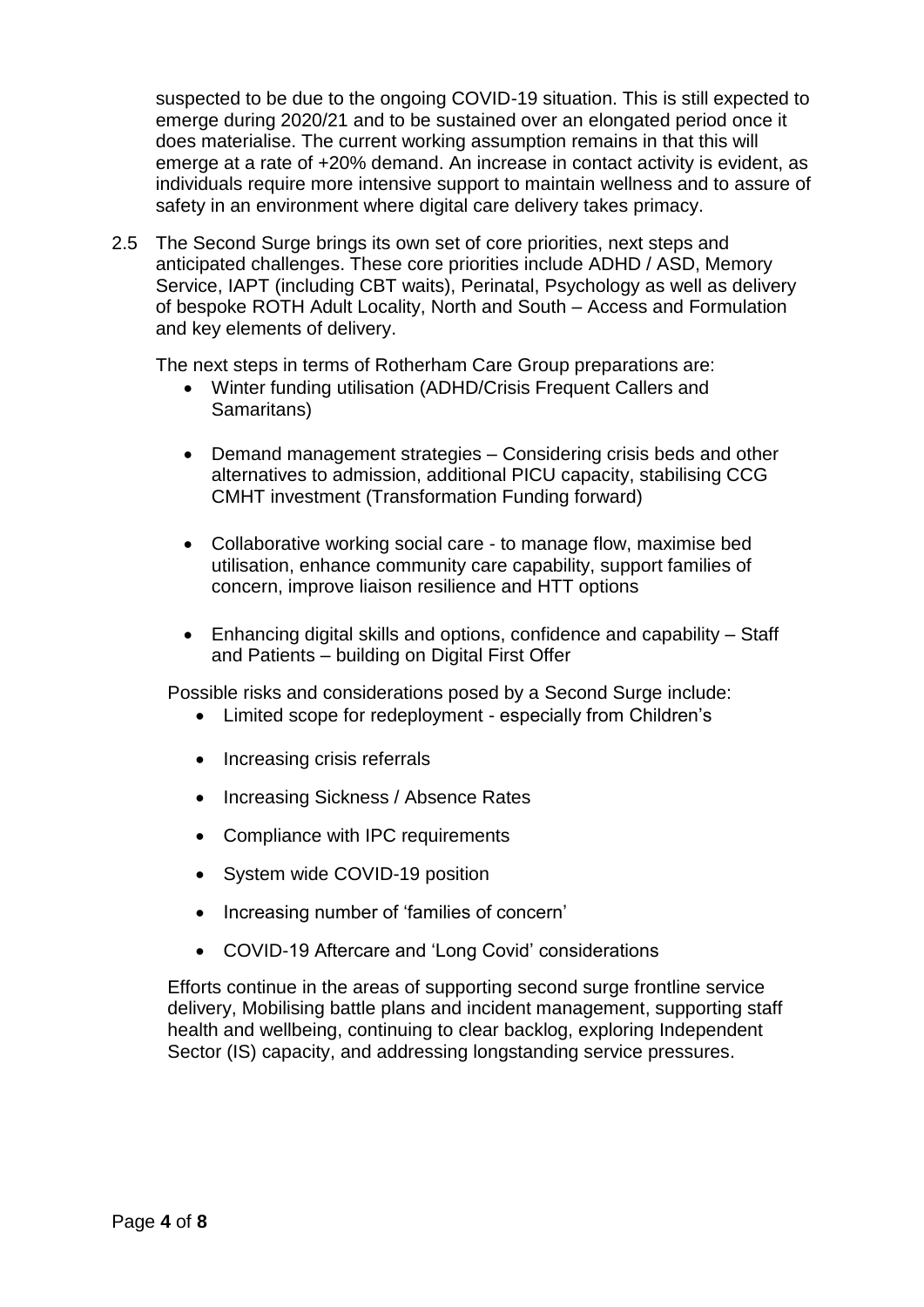# **3. Rotherham Clinical Commissioning Group (CCG) Presentation**

3.1 The CCG has also responded to changes at a National and local level in the provision of Mental Health Care. In April 2020, changes in national policy accelerated long-term plans for an Enhanced Crisis Helpline via a Freephone number. Emerging research about growing inequalities has indicated emerging 'at risk' groups and changes in those accessing mental health care. An increase in demand for mental health care post lockdown was also anticipated. Across Rotherham, local mental health providers changed the way services and support provision was provided (NHS & Non-NHS providers). Initially, providers noted a reduction in the number of referrals received as well as variations in how activity levels returned after lockdown. Some services and support had been paused such as suicide prevention training, self-harm awareness training, building based support and wider community support. It was clear that these needed to look at different ways of delivery. Many aspects of the Rotherham response worked well, including the development of the Mental Health Ecosystem, Enhancement and Adaptation of Mental Health provision, strong partnership working, and strong communications and leveraging of social media.

Several new services have been developed or newly commissioned:

- Listening Ear South Yorkshire (for those bereaved, during Covid) April 2020
- RotherHive Digital Platform (website + facebook and social media campaign) Launched May 2020
- A number of waiting list initiatives commissioned
- Herbert Protocol / 'This is me' workshop programme launched
- IESO Digital Health launched 1 October 2020
- Small Grants suicide prevention round three (October / November 2020)
- RotherHive Debt section launched October 2020 (Wellness Hive due to be launched later this month)
- Anti-depressant withdrawal initiative initially delayed / spring 2020
- Self-harm Awareness Training the Trainer / Awareness sessions due to be re-launched Spring 2020
- Additional resources and opportunities such as ICS Suicide prevention & bereavement monies, ICS Maternal Mental Health (birth trauma) bid, Winter pressures monies, Crisis Transformation funding, Community Mental Health Transformation funding, Support local VSC groups to apply for additional funding, Support for individuals to access support grants.

# **4. Public Health Presentation – Suicide Prevention**

4.1 The latest data from Public Health England 2020 shows that suicide rates for Rotherham were higher than the national average and higher still than the average for Yorkshire and the Humber for both males and females across all age ranges. Rotherham Suicide Prevention Plan and Self Harm Prevention Plan aim to reduce the number of suicides among individuals receiving mental health support across all organisations. Efforts to support this aim include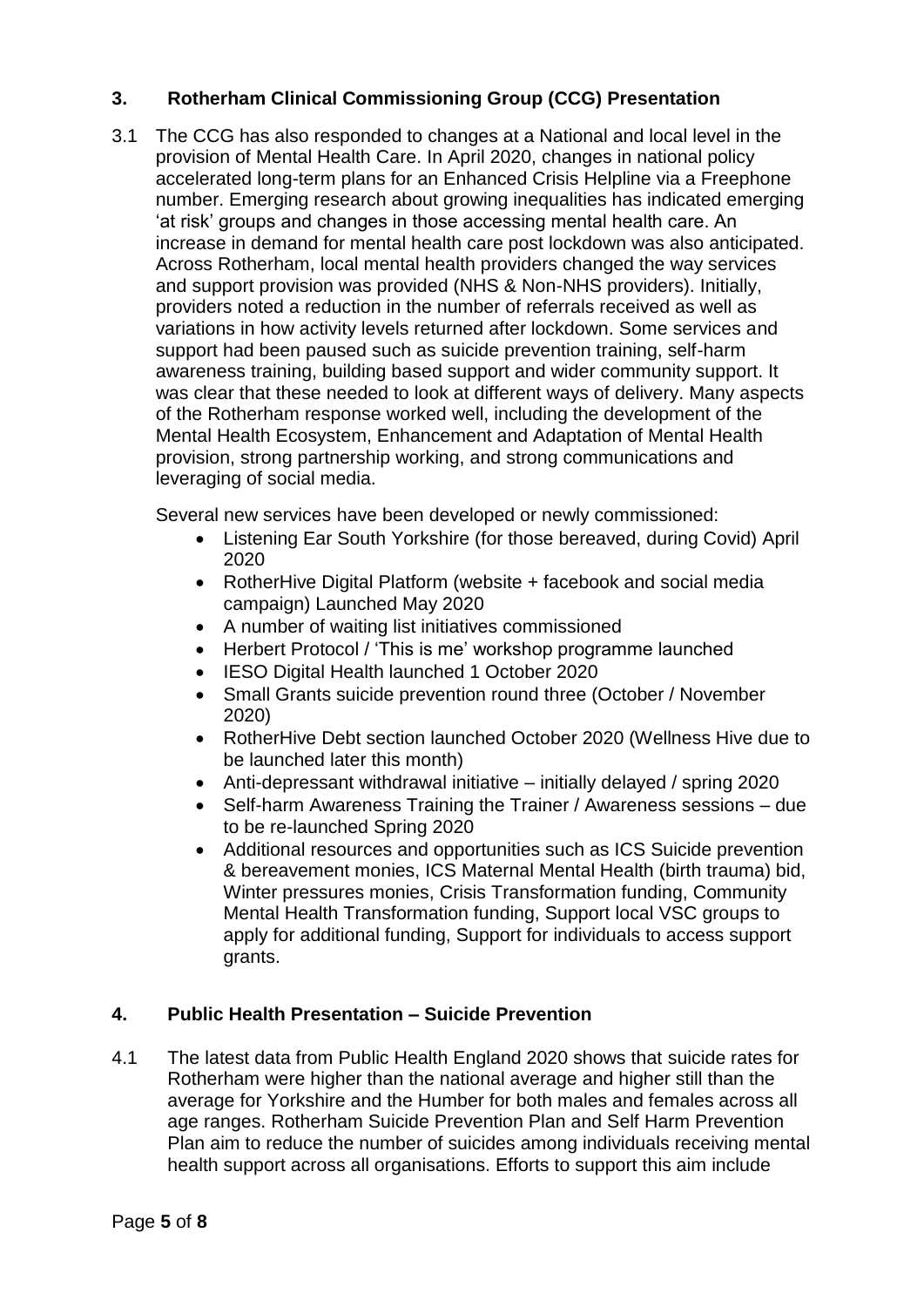RDaSH Suicide Prevention Plan, RDaSH deep dive into data, Suicide prevention training across accessed by partners; safeTALK, Mental Health First Aid.

- 4.2 The second aim is to improve support to those bereaved and affected by suicide through provision of a Sudden and Traumatic bereavement pathway for children and young people reviewed with partners and loaded onto Safeguarding Tri-x for action by all partners; Critical Incident information updated and sent to all schools; Amparo service promoted across partnership; 'Help is at Hand' guide promoted to frontline services.
- 4.3 The third aim addresses self-harm through delivery of a self-harm prevention training course which first ran in September 2019, but has since been postponed. RCCG and RMBC have met with the provider to look at how this can be delivered in COVID secure way. Messages from the Five Ways to Wellbeing campaign have also been infused into mental health training.
- 4.4 The fourth aim strives to reduce suicides by reaching those who are high risk where they live and work. Initiatives in support of this aim include the launch of Be the One following work with local men's groups, Zero Suicide Alliance training promoted across partners in the run to the 1st anniversary of Be the One, and the Be the One social media campaign promoting help and support to females launched 3 weeks prior to the presentation. 3 rounds of small grants schemes (funded from NHSE suicide prevention funding) have also been initiated. Primary Care Suicide Prevention Top Tips have also been recently updated. Partnership working on risk factors for example debt and information on CCG Rotherhive has also been undertaken, and links forged with Well@Work and Rotherham Together Programme.

## **5. Adult Social Care Mental Health Presentation**

- 5.1 From a Social work perspective, Social Care is responsible for several statutory duties, including providing a 24-hour approved mental health professional (AMHP) service in compliance with the Mental Health Act 1983, which was further amended in 2007. Social care is also responsible for Safeguarding adults and complying with the Care Act 2014. RMBC have retained all three statutory duties during COVID-19 and have continued to provide all our services apart from our day provision at Wellgate Court and Dinnington Old Library (80 people using service).The services were stood down, however risk assessments were conducted for each person requiring a service and their carers. Services supported them virtually via phone, or ensured they had food parcels, welfare visits as required. Welfare, safeguarding and urgent contacts were all face to face visits with full PPE.
- 5.2 The Approved Mental Health Professionals (AMHPs) are trained to implement elements of the Mental Health Act in conjunction with medical practitioners by organising, co-ordinating and contributing to Mental Health Act assessments. Due to the small numbers of staff qualified to deliver this role in Rotherham, we had to make the decision to stand them down temporarily from their teams and ask them to work from home. This decision was made due to RMBC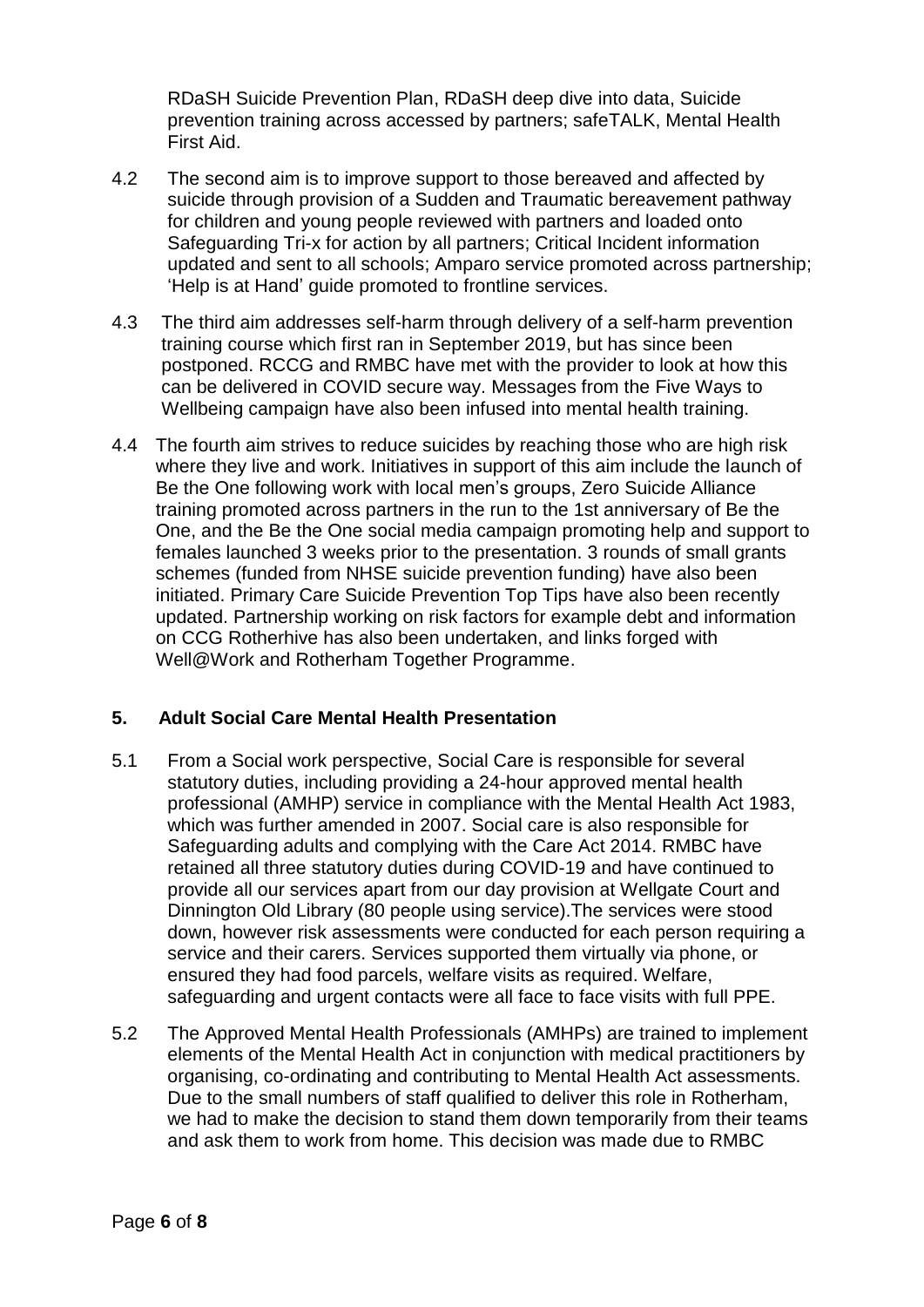having to fulfil the statutory Mental Health Act requirements, which was still undertaken face to face and with PPE alongside S12 doctors.

- 5.3 Support continues to be provided as well. Support is provided for each individual who was using a social care service or new referrals into the service, requiring a Mental Health Act assessment or safeguarding enquiry. Each person is risk assessed and appropriate support, information, advice and guidance is provided. Face to face visits continue with PPE after a robust risk assessment. After March there had been a temporary drop in referrals, which returns to normal service levels currently.
- 5.4 Forthcoming work includes re-opening the day provision in a different way, as the buildings used at Wellgate Court are not big enough to be suitable for social distancing. Therefore these buildings cannot be re-opened safely for service delivery. Work also continues to assess people and their carers for continued support especially during the second lockdown. Work alongside the most vulnerable has continued and individual support packages are in place. A review of social care within Mental Health has commenced which will focus on the social care pathway alongside RDaSH, CCG and TRFT.

## **6. Timetable and Accountability for Implementing this Decision**

The timetable and accountability for implementing recommendations arising from this report will sit with the relevant body. Following formalisation of the recommendations by Members, it will become clear which organisation will be required to respond in respect of each recommendation.

#### **7. Financial and Procurement Advice and Implications**

There are no financial or procurement implications associated with this report.

#### **8. Legal Advice and Implications**

There are no legal implications associated with this report.

## **9. Human Resources Advice and Implications**

There are no human resources implications associated with this report.

## **10. Implications for Children and Young People and Vulnerable Adults**

These have been set out in the relevant portions of the report.

#### **11. Equalities and Human Rights Advice and Implications**

Members will have regard to equalities implications when considering recommendations and other matters arising from the workshop.

#### **12. Implications for Partners**

These are set out in the main body of the report.